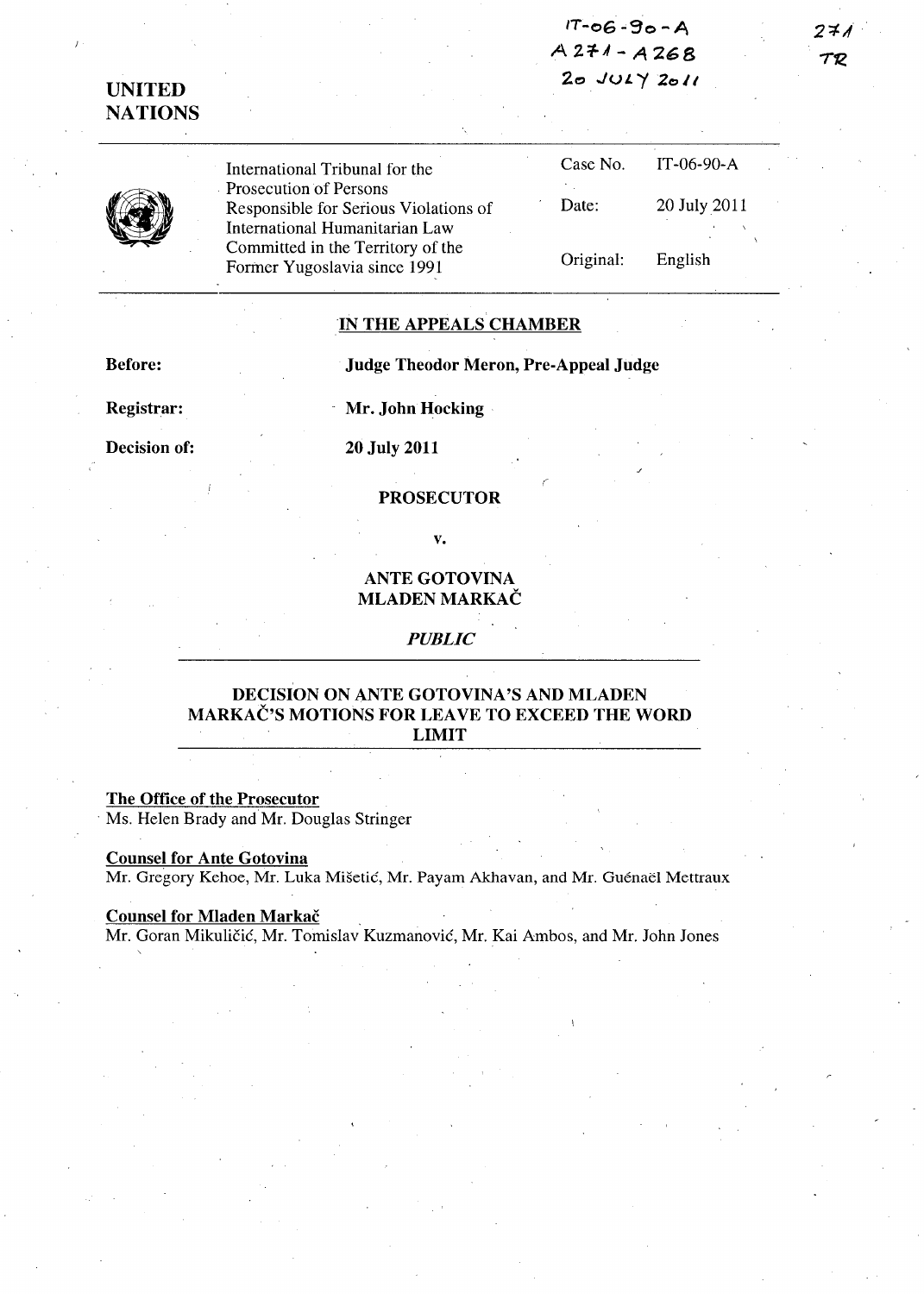**I, THEODOR MERON, Judge of the Appeals Chamber of the International Tribunal for the** Prosecution of Persons Responsible for Serious Violations of International Humanitarian Law Committed in the Territory of the former Yugoslavia since 1991 ("Appeals Chamber" and "Tribunal", respectively) and Pre-Appeal Judge in this case,<sup>1</sup>

**BEING SEISED OF** "Ante Gotovina's Motion for Leave to Exceed the Word Limit", filed by Ante Gotovina ("Gotovina") on 15 July 2011 ("Motion") and "Mladen Markac's Joinder to Ante Gotovina's Motion for Leave to Exceed the Word Limit", filed by Mladen Markač ("Markač") on 20 July 2011 ("Joinder");

**NOTING** the "Prosecution's Opposition to Gotovina's Motion for Leave to Exceed the Word Limit", filed by the Office of the Prosecutor ("Prosecution") on 19 July 2011 ("Response");<sup>2</sup>

**NOTING** that the Motion requests leave to exceed the word limit for Gotovina's Appellant's brief by 30,000 words, for a total maximum length of  $60,000$  words;<sup>3</sup>

**NOTING** Gotovina's contentions, *inter alia,* that such an extension is both reasonable and necessary to the exercise of his right of appeal due to the length of the Trial Judgement in this case, the extensive evidentiary record, the absence of prior proceedings regarding certain issues, the duration of appeal proceedings, and the number of alleged errors raised on appeal; $<sup>4</sup>$ </sup>

**NOTING** Gotovina's additional contention that granting the Motion would not prejudice the Prosecution:<sup>5</sup>

**NOTIN9-** that Markac reiterates Gotovina's contentions, joins the Motion, and seeks an extension of 30,000 words for his Appellant's brief; $6$ 

**NOTING** the Prosecution's contention that Gotovina has not demonstrated exceptional circumstances sufficient to justify doubling the applicable word limit for his Appellant's brief, as well as its request that, should the Motion be granted, it be allowed an equivalent extension of the word limit for its respondent's brief;<sup>7</sup>

This decision is filed without awaiting a reply from Gotovina or a response from the Prosecution to the Joinder, given the need to provide immediate clarity to the parties as well as the basis for the decision and the consequent lack of prejudice.

Case No.: IT-06-90-A 20 July 2011

*Prosecutor v. Ante Gotovina et al., Case No. IT-06-90-A, Order Designating a Pre-Appeal Judge, 30 May 2011.* 

Motion, paras 5, 8.

Motion, paras 5-7. See also Prosecutor v. Ante Gotovina et al., Case No. IT-06-90-T, Judgement, 15 April 2011; Notice of Appeal of Ante Gotovina, 16 May 2011. .

<sup>&</sup>lt;sup>5</sup> Motion, para. 9.

Joinder, paras 1, 3, 6

 $<sup>7</sup>$  Response, paras 1-3, 11, 12.</sup>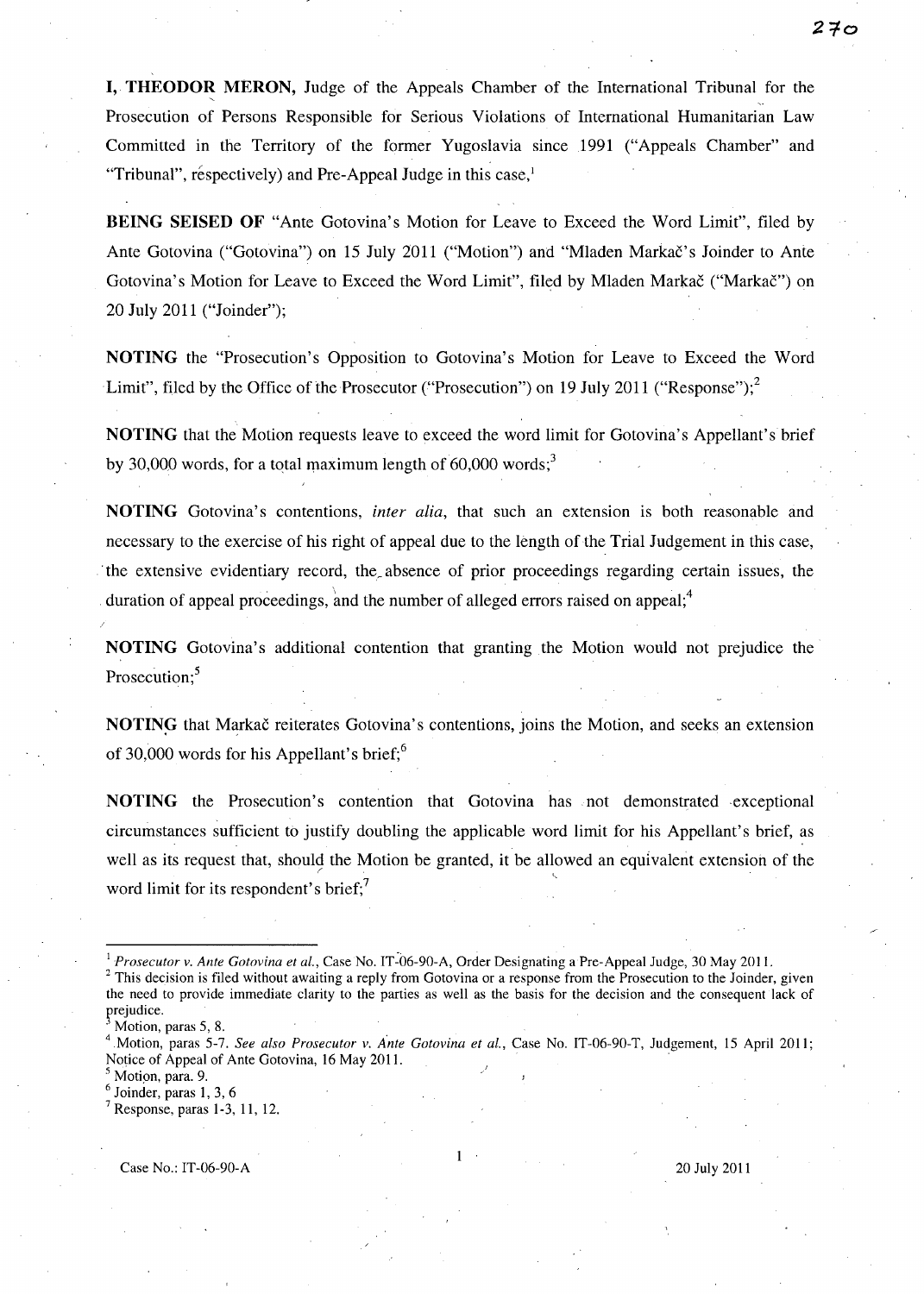**RECALLING** that an Appellant's brief in an appeal on the merits shall not normally exceed  $30,000$  words;<sup>8</sup>

**RECALLING** that a party "must seek authorization in advance from the Chamber to exceed the word limits [...] and must provide an explanation of the exceptional circumstances that necessitate the oversized filing"; $9$ 

**CONSIDERING** that unlike a trial brief, which must address all issues in a case, an Appellant's brief should be concerned only with the narrow range of matters that fall within the ambit of Article 25 of the Statute of the Tribunal;<sup>10</sup>

**RECALLING** that the number of grounds or sub-grounds on appeal is not a factor that in itself justifies enlarging the word limits prescribed by the Practice Direction;<sup>11</sup>

**RECALLING** that the quality and effectiveness of an Appellant's brief does not depend on length but on the clarity and cogency of the arguments presented and that, therefore, excessively long briefs do not necessarily facilitate the administration of justice;  $12$ 

**CONSIDERING**, however, the length and complexity of the Trial Judgement;

**FINDING** therefore that exceptional circumstances exist which justify an oversized filing by the appellants in this case;

**CONSIDERING** that the increase in the word limit requested by Gotovina and Markac is excessive;

**RECALLING** that the Appeals Chamber may, should it find it necessary in the course of the appeal proceedings, request additional briefing or grant-a party additional time for oral argument for the purposes of further clarification of any point at issue;  $13$ 

2

Case No.: IT-06-90-A 20 July 2011

**263** 

 $8$  Practice Direction on the Length of Briefs and Motions, IT/184 Rev. 2, 16 September 2005, para. C(1)(a) ("Practice Direction").

Practice Direction, para. C(7).

<sup>10</sup>*Prosecutor v. Nikola Sainovic et al.,* Case No. IT-05-87-A, Decision on Defence Motions for Extension of Word Limit, 8 September 2009 *("Sainovic* Decision"), p. 4 ..

<sup>&</sup>lt;sup>11</sup> Prosecutor v. Vujadin Popović et al., Case No. IT-05-88-A, Decision on Motion of Radivoje Miletić for Permission to Further Exceed Word Limitation, 18 January 2011 *("Popović* Decision"), p. 2; *Šainović* Decision, p. 4.

<sup>12</sup>*See Popovic* Decision, p. 2; *Sainovic* Decision, p. 4.

<sup>&</sup>lt;sup>13</sup> Cf. Léonidas Nshogoza v. The Prosecutor, Case No. ICTR-07-91-A, Decision on Léonidas Nshogoza's Motion to Exceed Word Limits, 31 July 2009, para. 5.